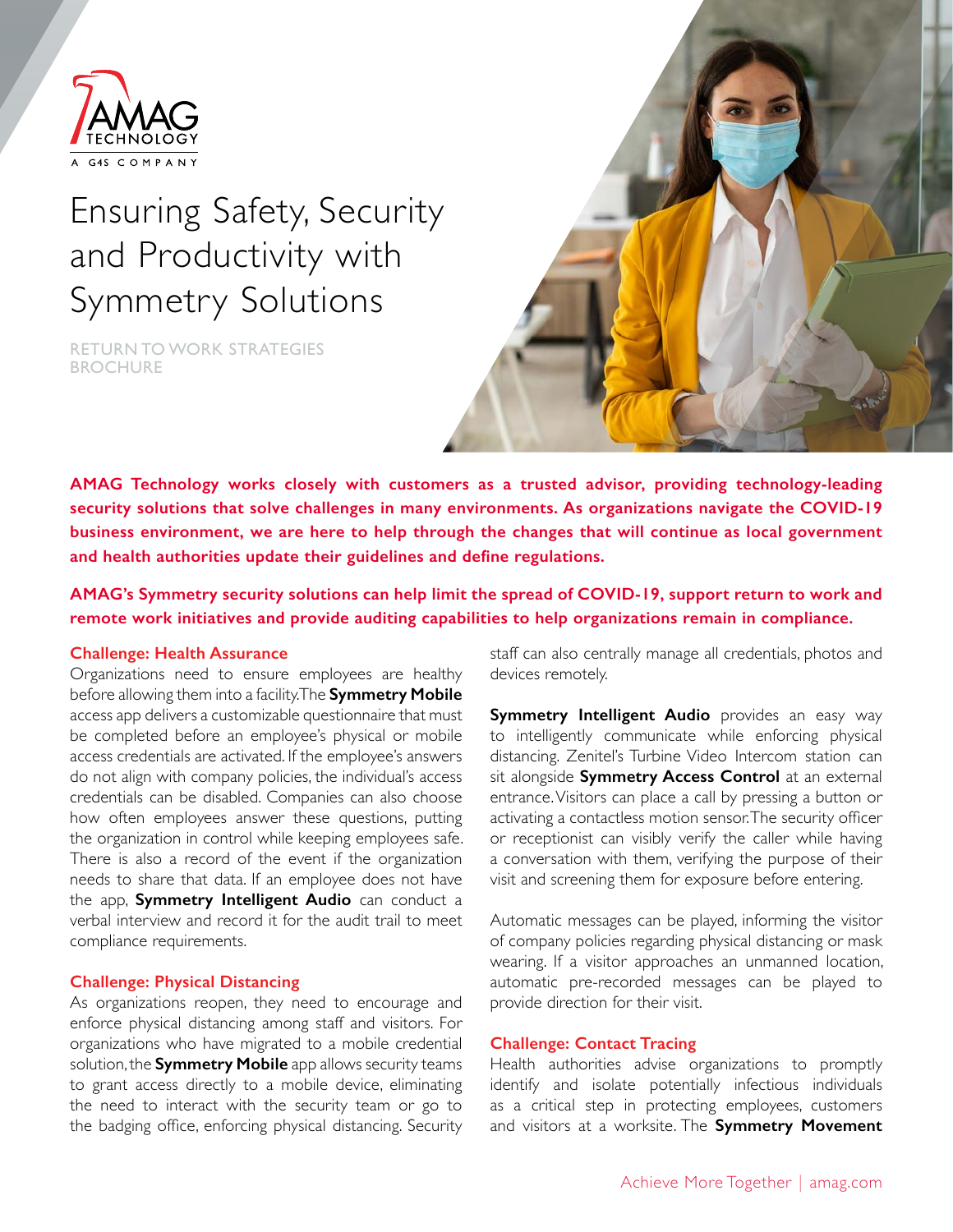**Impact Tool** helps organizations track and trace individuals who have been exposed to the virus. This can help minimize the risk of a potentially infected person spreading the virus to others, and can help mitigate the risk of multiple infected employees, which could impact business productivity. It can track an employee or visitor and determine who else was in the same area at the same time as someone known to be infected. This audit trail is critical for a security team to notify those who have come into contact with the infected person. Ongoing reports can be generated to maintain compliance and meet everchanging regulations. Contact tracing puts employees and visitors at ease knowing that they will be notified if they have been exposed to an infected person, enabling them to take appropriate steps to quarantine and/or be tested for the virus.

**Symmetry GUEST** visitor management assists with contact tracing by prompting the receptionist or security officer to ask visitors specific questions related to selfdeclaration (e.g. Have you been in contact with anyone who has displayed symptoms of a fever in the past 14 days?) and can be used to alert personnel to any answers that may require secondary screening. Designed for employees and visitors to provide basic contact information, **Symmetry GUEST** delivers contact tracing benefits via reports that can show a contact list of who was in the building, when they were there, with whom they met and a phone number to reach them.

## **Challenge: Business Resiliency**

Companies need to ensure their work environment remains safe when people return. **Symmetry Incident Management** can help implement return to work protocols. As new procedures are implemented, security personnel can use **Symmetry Incident Management** to communicate and track incidents, especially as they relate to COVID-19 specific challenges. Detailed workflows assist security personnel with the proper steps to take, ensure proper protocols are followed and compliance is met. Security personnel will understand how events unfold through notifications, detailed narratives and sitespecific related information. This can also be linked to other systems within departments, such as HR, to provide an even more powerful tool to analyze new cases, identify hot spot areas and provide the data to make better decisions. An audit trail tracks the entire process and provides information to meet compliance requirements.

Receptionists and/or security personnel can communicate with visitors remotely from reception desks, limiting the need for face-to-face communication during the prescreening process. Using **Symmetry Intelligent**